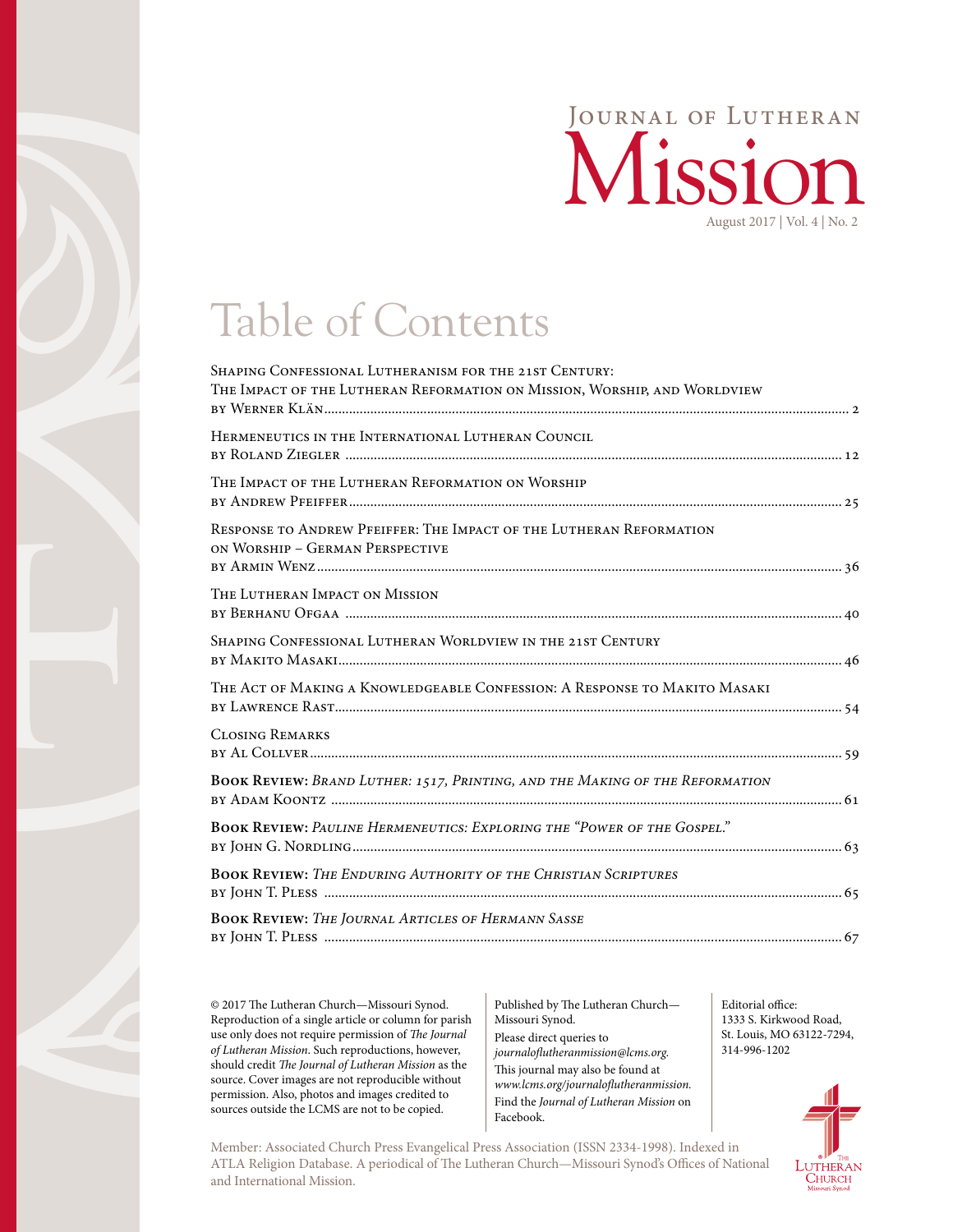## Response to Andrew Pfeiffer: The Impact of the Lutheran Reformation on Worship the German Perspective

**The catechisms are useful tools to teach that doctrinal and liturgical formulations are intertwined; the Scriptures effect what they promise in the confession of the Church gathered in worship.**

by Armin Wenz

IN HIS LECTURE ON GENESIS, Luther says that all reformation is in vain unless doctrine is purified first.<br>Only if the church has certainty concerning the true God-given doctrine will she be ready for the reformation n his lecture on Genesis, Luther says that all reformation is in vain unless doctrine is purified first. Only if the church has certainty concerning the true of her order and her liturgical life according to God's word.1 This is how the reformer comments on the passage in Genesis 35 where God commands Jacob to go to Bethel in order to build an altar for him. Jacob responds by admonishing the members of his household to throw away their idols, to purify themselves, and to put on new clothes. Thus, it is the divine command and institution of the true worship that causes Jacob, in Luther's words, to reform doctrine first and then the liturgy or church order. The reformation of doctrine consists in the unaltered passing on of the divine command. The reformation of the liturgy consists in repentance from idolatry and the concrete implementation of the divine command in

liturgical practice and prayer.<sup>2</sup>

This brings us to a specific understanding of the relationship between the *lex credendi* and the *lex orandi.* In the preface of the Selbständige Evangelisch-Lutherischen Kirche (SELK) agenda, we read: "According to an early church principle, the order of prayer determines the order of doctrine (*lex supplicandi statuat legem credendi*) and vice versa. Everything in this agenda claims to be in accordance with the church's confession. Therefore, it is mandatory for the divine service of the Independent Evangelical-Lutheran Church."3

<sup>&</sup>lt;sup>1</sup> "Alle Reformation oder Besserung, so vorgenommen werden mag, ist vergeblich, wo nicht erst die Lehre gereinigt wird. Denn siehe an die Thorheit des Pabstes und aller nachfolgenden Concilien, welche zu allererst etliche äußerliche Ceremonien verordnen, als, daß sie den Priestern gebieten, lange Kleider zu tragen, ihre sieben Zeiten und Messe fleißig zu lesen, verbieten ihnen, zu spielen und Hurerei zu treiben. Dasselbe heißen sie eine Reformation der Kirche. . . . Denn die Bischöfe und Cardinäle sind grobe ungeschickte Leute, die keine Gedanken haben auf das Wort und auf die Lehre, verstehen es auch nicht und fragen gar nichts darnach. … Derhalben soll man sich vor allen Dingen befleißigen, daß wir die rechte und gewisse Lehre von Gott haben mögen. Da mag man dann eine rechte Reformation und Kirchenordnung anrichten," (Johann Georg Walch, *Luther's Works, Volume 2*, II, 910). See also 914–15: "Das ist nun eine schöne Reformation, da man erstlich die Lehre reformirt und reinigt; darnach werden auch die Sünden ausgefegt … Zuletzt geschieht auch eine Ermahnung, daß sich das Volk und die Priester im Tempel fein ehrlich kleiden sollen."; Also: "Die aber die äußeren Zeremonien verachten, "zeigen damit an, daß sie nichts glauben und daß sie Gott und seine Kirche verachten."

<sup>2</sup> See Armin Wenz, "Die Begründung des Kirchenrechts (lex orandi und lex credendi)," *Lutherische Beiträge* 13 (2008): 176, "So kommentiert D. Martin Luther in seiner Genesisvorlesung eine Stelle, in der davon berichtet wird, wie Gott dem Erzvater Jakob befiehlt, nach Bethel zu ziehen, um dort einen Altar für ihn zu bauen (Gen 35). Jakob antwortet auf diesen Befehl, indem er die Seinen dazu aufruft, die fremden Götter abzulegen, sich zu reinigen und die Kleider zu wechseln. Es ist also die göttliche Einsetzung des Gottesdienstes, die Jakob, in Luthers Worten, dazu bewegt, zuerst die Lehre und dann auch die Ordnung zu reformieren. Die Reformation der Lehre besteht aus der unverkürzten Weitergabe des göttlichen Befehls. Die Reformation des Gottesdienstes besteht aus der Umkehr von Abgötterei und aus der Umsetzung des göttlichen Befehls ins Tun und Beten. Beides vollzieht Jakob vorbildlich als bischöflicher Visitator der ihm anvertrauten Seelen."

<sup>3 &</sup>quot;Nach altkirchlichem Grundsatz bestimmt die Ordnung des Betens auch die Ordnung der Lehre: 'lex supplicandi statuat legem credendi' – und das gilt umgekehrt genauso. Alles in dieser Agende will dem Bekenntnis der Kirche gemäß sein. Darum ist sie auch verbindlich für den Gottesdienst der Selbständigen Evangelisch-Lutherischen Kirche." See Hermann Sasse, "Liturgie und Bekenntnis," *Lutherische Blätter* 11, no. 62 (1959): 93, "Die Liturgie bestimmt die Lehre nur, wenn die Lehre die Liturgie bestimmt." For an English translation of this essay see Hermann Sasse, *The Lonely Way: Selected Essays and Letters—Volume II (1941-1976)* trans. Matthew C. Harrison, et al. (St. Louis: Concordia Publishing House, 2001), 301.

See Leif Norrgård, "Liturgische Theologie," in *Ich will hintreten zum Altar Gottes: Festschrift für Propst em. Hans-Heinrich Salzmann*, ed. Johannes Junker and Michael Salzmann (Neuendettelsau: Freimund, 2003), 139–54.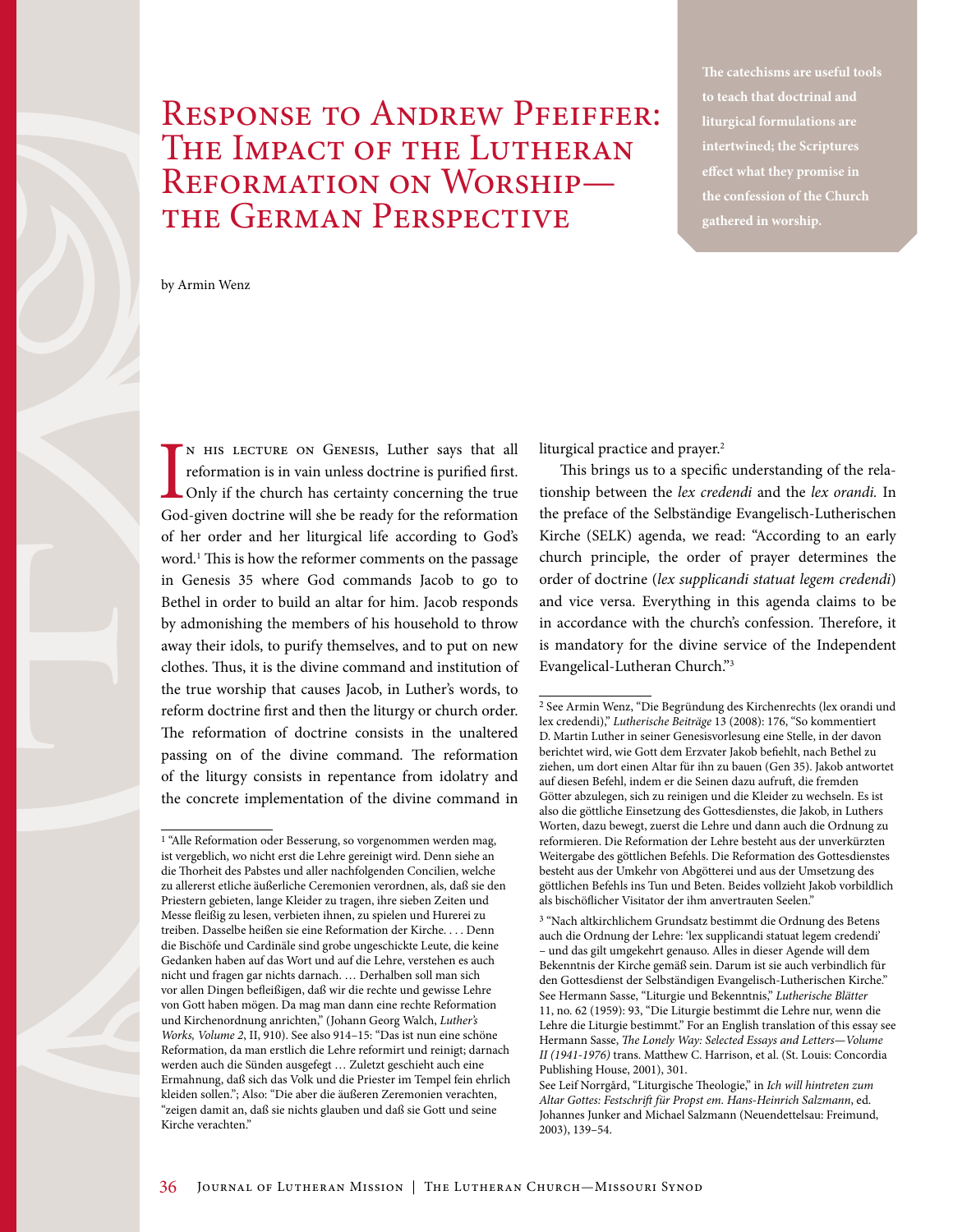Andrew Pfeiffer has shown how this principle is applied in the Lutheran Reformation when the whole liturgical and catechetical life of the church, that is, both doctrine and worship, is bound to and founded upon Christ's institutions. These institutions comprise both commandments and promises and thus they aim at both the church's obedience in relation to Christ as her head and the believers' trust in Christ as their Savior and Shepherd. Thus the Lutheran Reformation presupposes not a dichotomy, but an indissoluble unity of doctrine and worship, theology and liturgy, as indispensable aspects of the very essence of the church. The fundamental dichotomy in reformation theology is not the modern distinction between theory and practice, but the biblical distinction between true and false doctrine, true and false worship.

This is also in accordance with the Augsburg Confession, which expounds the doctrine of justification as not only including the Trinitarian, anthropological, and christological foundation of this chief article of faith, but also as including the liturgical execution or distribution of justification which, according to AC V, takes place in the proclamation of the gospel and in the administration of the sacraments through the divinely ordained office of the ministry. The church's confession of justification

thus takes the form of such a concept of faith and worship that is inseparably connected to specific liturgical forms.4 Gerhard Scheidhauer, with his groundbreaking work on the *ius liturgicum*, has shown that the Lutheran Confessions put forth not only doctrinal principles<sup>5</sup> (*dogmatische Lehrprinzipien*), but also complementary liturgical principles and orders (*liturgische Gestalt-und Ordnungsprinzipien*) that echo the doctrinal principles. For the office of the ministry is the divinely ordained form without which justification cannot be realized and experienced.<sup>6</sup>

The fundamental theology is not the modern distinction between theory and distinction between true and false doctrine, true

Doctrinal and liturgical formation are thus inseparably intertwined. This is the reason why the reformers not only scrutinize their opponents' doctrine of justification, but also include the liturgical practice and church order into their criticism. Justification is applied as a critical norm of all doctrine and practice of the church only in connection with and as biblical exposition of the Trinitarian and christological dogma of the church catholic, and at the same time in connection with the very implementation of the divine institutions in the liturgy of the church. Thus when Heinrich Bornkamm says that the Augsburg Confession does not establish a church that is teaching according to the Scriptures, but that the Confession testifies to the very existence of such a church, $7$  this includes the aspect that the Confession does not constitute a

> new way of celebrating the liturgy, but testifies to the existence of a church that is living her liturgical life according to the Scriptures. The way the Confessions discuss liturgical aspects, therefore, is more descriptive than prescriptive. Thus the partners and opponents in dialogue are enabled to compare the way they worship with the worship life in the parishes of the Reformation.

> Problems and conflicts necessarily arise whenever doctrine or worship is detached from the divine institutions found in the

Holy Scriptures and from the criteriological event of justification. This happens whenever doctrine or worship is designed in order to meet human purposes that are foreign to the Scriptures and go beyond the question of how the holy God and the sinful human being can have fellowship with each other. The approach taken by the Lutheran Confessions in these conflicts relates to human traditions or inventions not inimically, but critically. The criteria for discerning between good and false tradition is the question of whether a theological notion or liturgical practice serves the divine institutions or whether it

<sup>4</sup> Gerhard Scheidhauer, *Das Recht der Liturgie: Zum Liturgie- und Rechtsbegriff des evangelischen ius liturgicum*, THEOS 49 (Hamburg: Francke-Verlag, 2001), 93, "in der Form eines liturgie- und damit gestaltgebundenen Glaubens- und Gottesdienstbegriffs."

<sup>5</sup> See Scheidhauer, *Recht*, 92–94.

<sup>6</sup> Scheidhauer, *Recht*, 81, Denn das Predigtamt ist "die von Gott

eingesetzte Vermittlungsform, ohne die Rechtfertigung nicht mitgeteilt werden kann."

<sup>7</sup> See Heinrich Bornkamm, *Das Jahrhundert der Reformation. Gestalten und Kräfte*, 2 (Göttingen: Vandenhoeck & Ruprecht 1966), 220, "Die Confessio Augustana konstituiert nicht eine schriftgemäß lehrende Kirche, sondern bezeugt ihr Vorhandensein."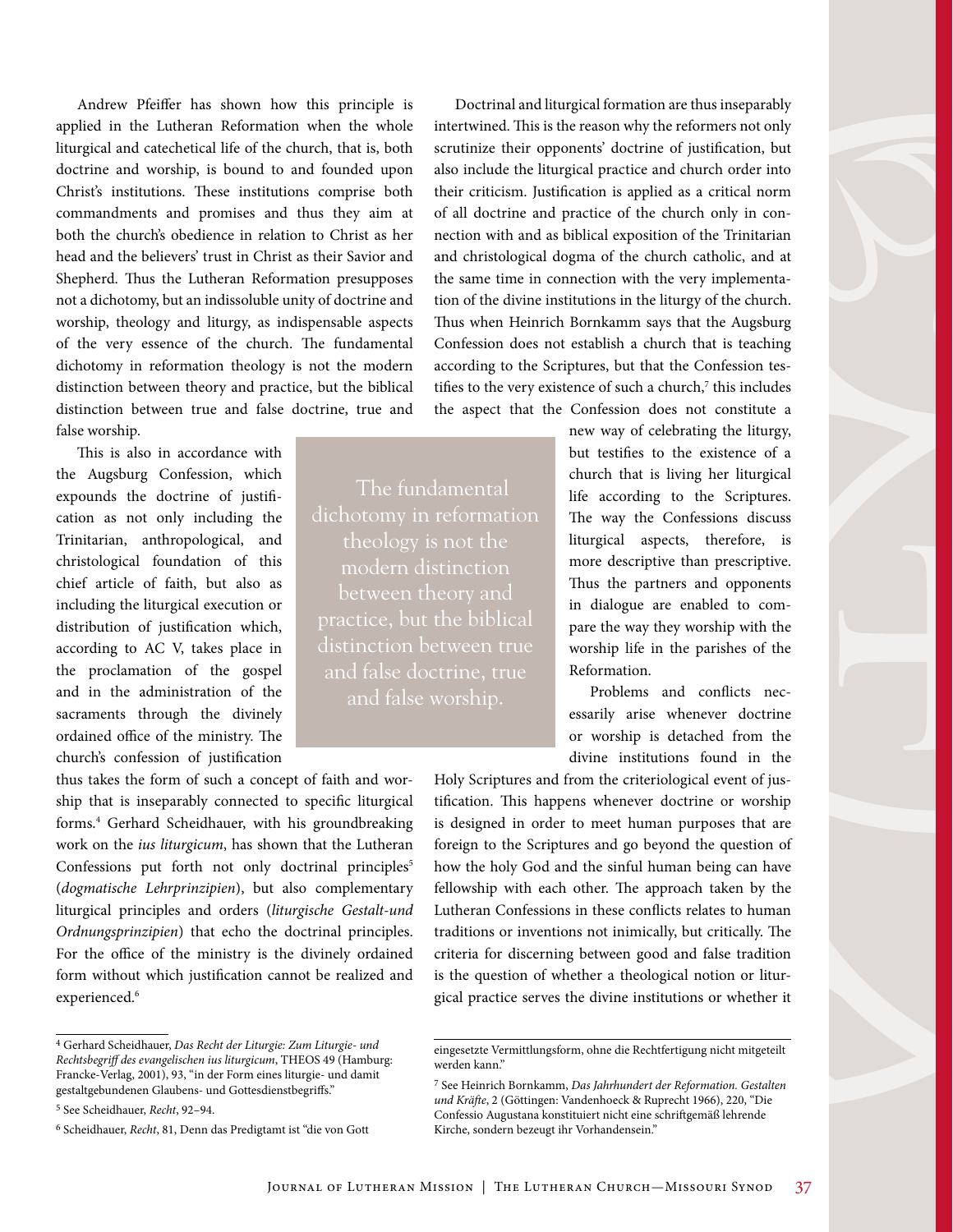darkens, harms, or even destroys the divine institutions and thus takes away the very certainty of salvation.

I agree with Dr. Pfeiffer and want to stress the point that Luther's catechisms are to be considered as an excellent paradigm for the unity of worship and doctrine. This unity has two aspects and implications: It is established by focusing on what is divinely instituted over against all human additions, substitutes, and distortions, while at the same time expounding the totality of the church's worship life, including the divine worship in which God serves and keeps his church, and the daily worship in which God serves and sustains the world. Luther, in his catechisms, does not only display the fundamental elements of the divine liturgy in the respective words of institution, but also the fundamental elements of the divine orders of the

three estates or the two kingdoms. With the focus on the remission of sins, the doctrine of justification is the center of the catechism and, thus, of both doctrine and liturgy. Thus, the remission of sins, which takes place for the sake of Christ and his atoning sacrifice, and which is distributed through the means of grace and received by faith, is what distinguishes the church from any other institution on earth, while at the same time establishing a specific connection to these institutions or vocations. It is the sins committed in this life and world that are forgiven in the church.

Undoubtedly one very important impact of worship life shaped by the Lutheran Reformation is the liberation from any moralistic, pedagogic, or idealistic utopias. This pertains even to the hermeneutics of the Holy Scriptures. The Scriptures do not display a theoretical mindset that is to be turned into real life by their interpreters. Rather, in the very setting of the divine worship they prove themselves to be effective and self-interpreting. It is the risen Christ who rules his church through the proclamation of the Scriptures and who gives the church's hermeneutic and preaching a specific structure not only by fulfilling the law and the promises in his proclamation and work of salvation, but also by focusing the whole biblical narrative on the institutions he commands to create faith and, thereby, his church. Thus, we do not only find Christ in the promises, figures, and shadows of the Old Testament; we also find prefigured there baptism, absolution, and the Lord's Supper. And when Sunday after Sunday the preachers portray Christ (GAL 3:1) and his gifts before the eyes of their hearers, they do so by filling in the outlines with the colors and images of the whole biblical narrative.

At the same time, if it is true that the Christians' and the church's deeds of mercy grow and flow forth from the reception of the forgiveness of sins, and especially from the Lord, who himself serves us in a holy feast at his table, there is no reason not to celebrate the Lord's Supper every Sunday. Gert Kelter, in a wonderful essay on the Lutheran understanding of divine worship that was first presented in the context of the ecumenical talks that took place between representatives of SELK and the Roman Catholic Church in Germany (2008–2013), points

It is the risen Christ who rules his church through the proclamation who gives the church's preaching a specific structure …

out that the divine service in all its elements, including the reading of the Scriptures, baptism, the proclamation of absolution, the Lord's Supper, and the pastoral office, is about the presence of Christ in the midst of his people.8 If this is true, if the divine service is nothing but the advent and coming of the Shepherd to his flock, the Groom to his bride, the Head to his body, there is no reason whatsoever not to give, enjoy, and administer Christ's presence in the instituted and commanded fullness of his gifts, including his very body and blood. I refer here

to Kenneth Wieting's excellent book, *The Blessings of*  Weekly Communion.<sup>9</sup> Thus I want to underscore Andrew Pfeiffer's comment on the question of how long one should wait to adjust the liturgical lives of our parishes to biblical and confessional principles. "Be careful of radical innovation even when it is a return to a better liturgical or pastoral practice. Teach, teach, teach. But at some point the liturgical change may need to be made for the sake of the best delivery and reception of God's gifts for hungry souls."<sup>10</sup> This is true not only for the question of weekly communion, but also for the topic of regaining an

<sup>8</sup> Gert Kelter, "Christ's Presence in Worship According to the Understanding of the Confessional Lutheran Church," *Lutheran Theological Review* 25 (2013): 22–37.

<sup>9</sup> Kenneth Wieting, *The Blessing of Weekly Communion* (St. Louis: Concordia Publishing House, 2006).

<sup>10</sup> Pfeiffer, "The Impact of the Lutheran Reformation on Worship."